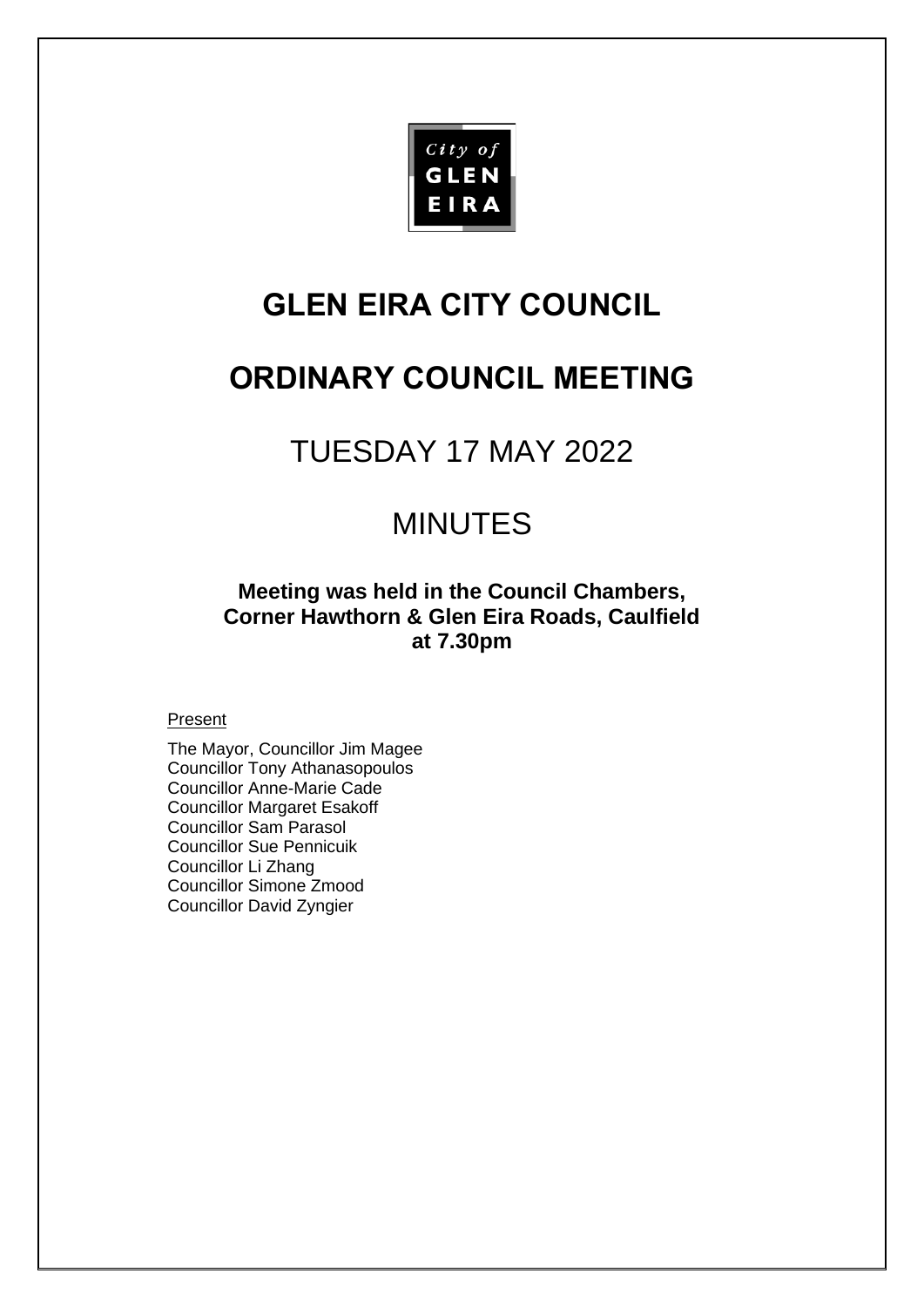# **INDEX**

| 1. |                                                                                                                                                                                                                                                                                                                                                                                                                                                                                                    |  |  |
|----|----------------------------------------------------------------------------------------------------------------------------------------------------------------------------------------------------------------------------------------------------------------------------------------------------------------------------------------------------------------------------------------------------------------------------------------------------------------------------------------------------|--|--|
| 2. |                                                                                                                                                                                                                                                                                                                                                                                                                                                                                                    |  |  |
| 3. | REMINDER TO DECLARE ANY CONFLICTS OF INTEREST IN ANY ITEMS ON                                                                                                                                                                                                                                                                                                                                                                                                                                      |  |  |
| 4. | <b>CONFIRMATION OF MINUTES OF PREVIOUS COUNCIL MEETINGS  4</b>                                                                                                                                                                                                                                                                                                                                                                                                                                     |  |  |
| 5. | RECEPTION AND READING OF PETITIONS AND JOINT LETTERS 4<br>Nil                                                                                                                                                                                                                                                                                                                                                                                                                                      |  |  |
| 6. | <b>REPORTS BY DELEGATES APPOINTED BY COUNCIL TO VARIOUS</b>                                                                                                                                                                                                                                                                                                                                                                                                                                        |  |  |
| 7. | REPORTS FROM COMMITTEES AND RECORDS OF ASSEMBLY  5                                                                                                                                                                                                                                                                                                                                                                                                                                                 |  |  |
|    | 7.1                                                                                                                                                                                                                                                                                                                                                                                                                                                                                                |  |  |
|    |                                                                                                                                                                                                                                                                                                                                                                                                                                                                                                    |  |  |
|    | 7.2                                                                                                                                                                                                                                                                                                                                                                                                                                                                                                |  |  |
|    |                                                                                                                                                                                                                                                                                                                                                                                                                                                                                                    |  |  |
| 8. |                                                                                                                                                                                                                                                                                                                                                                                                                                                                                                    |  |  |
|    | Swearing In of Cr Sue Pennicuik and Appointment to Committees 6<br>8.1<br>31 Station Street, Caulfield East - Development Plan Approval for Stage 9<br>8.2<br>8.3<br>8.4<br>Glen Eira Circular Economy Plan   Draft for Consultation  17<br>8.5<br>Establishment of Glen Eira Multicultural Advisory Committee 17<br>8.6<br>8.7<br>8.8<br>Quarterly Services Performance Report - Quarter 3 2021-22 18<br>8.9<br>8.10<br>Aged Care and Independent Living Services: Policy Revocations and<br>8.11 |  |  |
| 9. |                                                                                                                                                                                                                                                                                                                                                                                                                                                                                                    |  |  |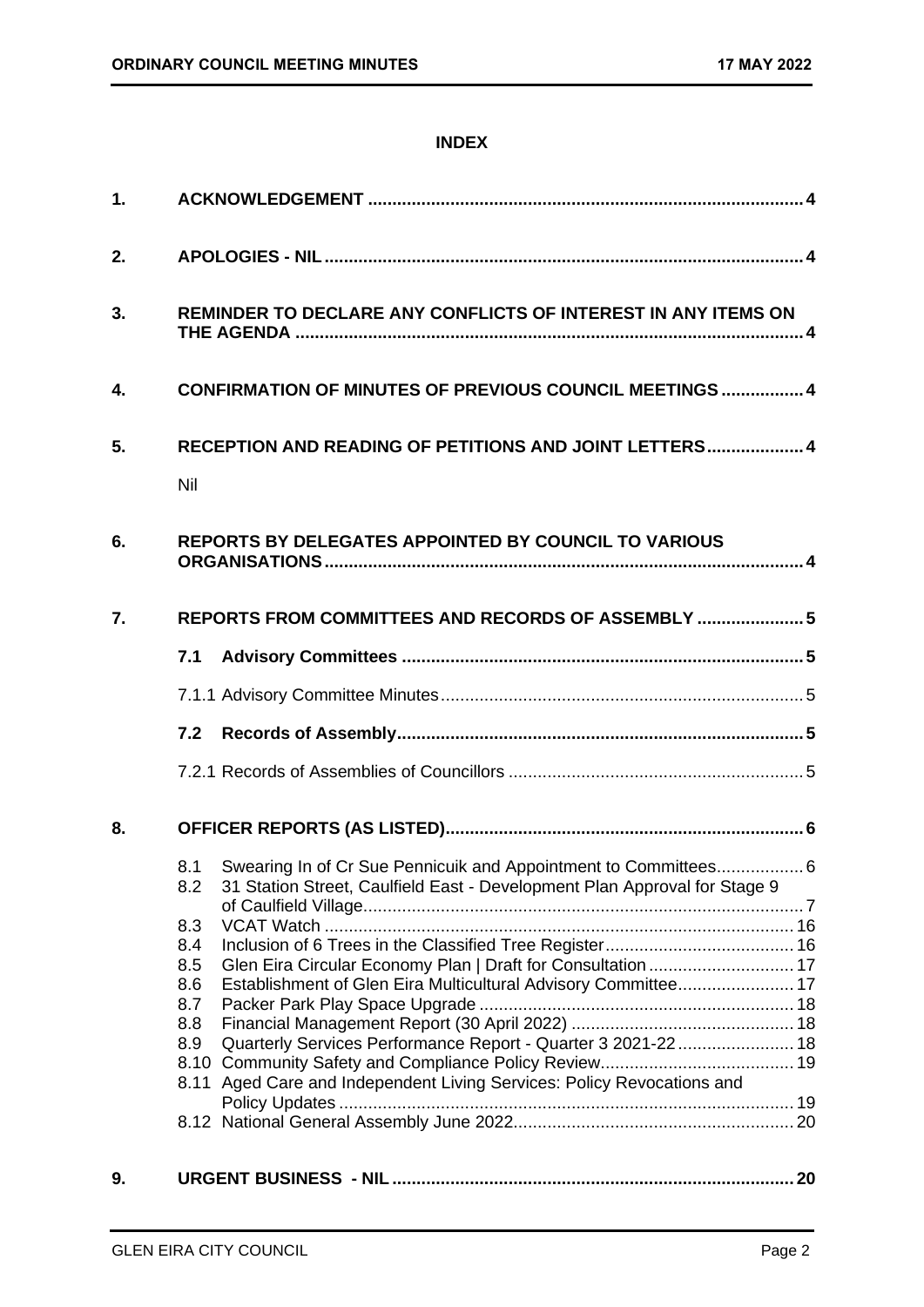| 10. |                                                                        | 20 |
|-----|------------------------------------------------------------------------|----|
|     |                                                                        |    |
|     | 10.1.1 Review of Measures for the Retention of Trees and Vegetation 20 |    |
|     |                                                                        |    |
|     |                                                                        |    |
|     |                                                                        |    |
|     |                                                                        |    |
| 11. |                                                                        | 21 |
|     | Nil                                                                    |    |
| 12. |                                                                        |    |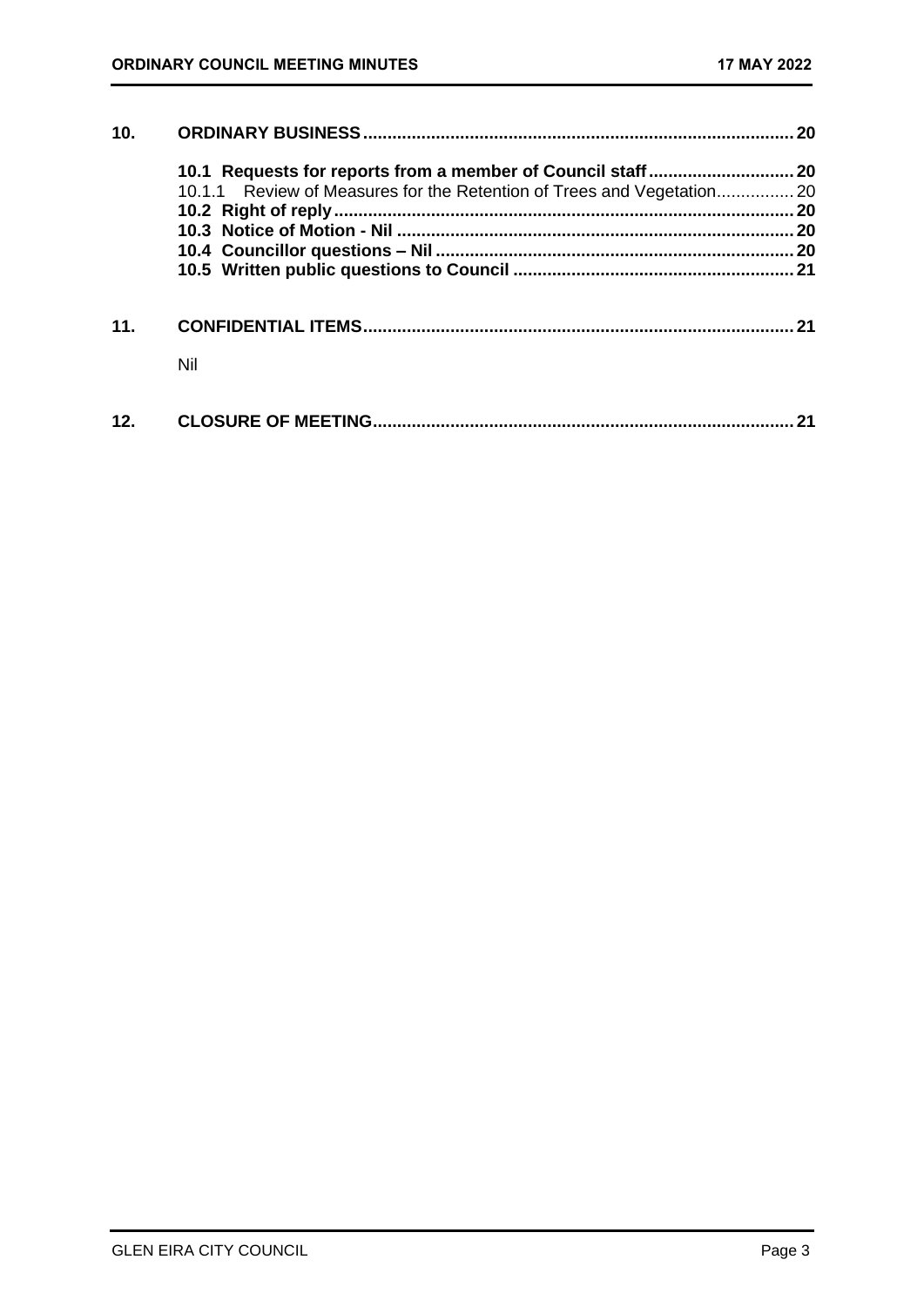

# <span id="page-3-0"></span>**1. ACKNOWLEDGEMENT**

The Mayor read the acknowledgement.

Glen Eira City Council Acknowledges the peoples of the Kulin Nation as Traditional Owners and Custodians, and pay our respect to their Elders past, present and emerging. We Acknowledge and uphold their continuing relationship to land and waterways. Council extends its respect to all Aboriginal and Torres Strait Islander peoples.

# <span id="page-3-2"></span><span id="page-3-1"></span>**2. APOLOGIES - NIL**

# **3. REMINDER TO DECLARE ANY CONFLICTS OF INTEREST IN ANY ITEMS ON THE AGENDA**

Councillors were reminded of the requirement for disclosure of conflicts of interest in relation to items listed for consideration on the Agenda, or any item that was considered at this meeting, in accordance with Section 130(2) of the *Local Government Act 2020* and Rule 60(3) of the Glen Eira City Council Governance Rules. Councillors were then invited to indicate any such conflict of interest.

There were no conflicts of interest submitted to the meeting.

# <span id="page-3-3"></span>**4. CONFIRMATION OF MINUTES OF PREVIOUS COUNCIL MEETINGS**

**Moved: Cr Parasol Seconded: Cr Zmood**

That the minutes of the Ordinary Council Meeting held on 26 April 2022 be confirmed.

# **CARRIED UNANIMOUSLY**

# <span id="page-3-5"></span><span id="page-3-4"></span>**5. RECEPTION AND READING OF PETITIONS AND JOINT LETTERS**

Nil

# <span id="page-3-6"></span>**6. REPORTS BY DELEGATES APPOINTED BY COUNCIL TO VARIOUS ORGANISATIONS**

Cr Athanasopoulos reported on Metropolitan Transport Forum meeting held in May.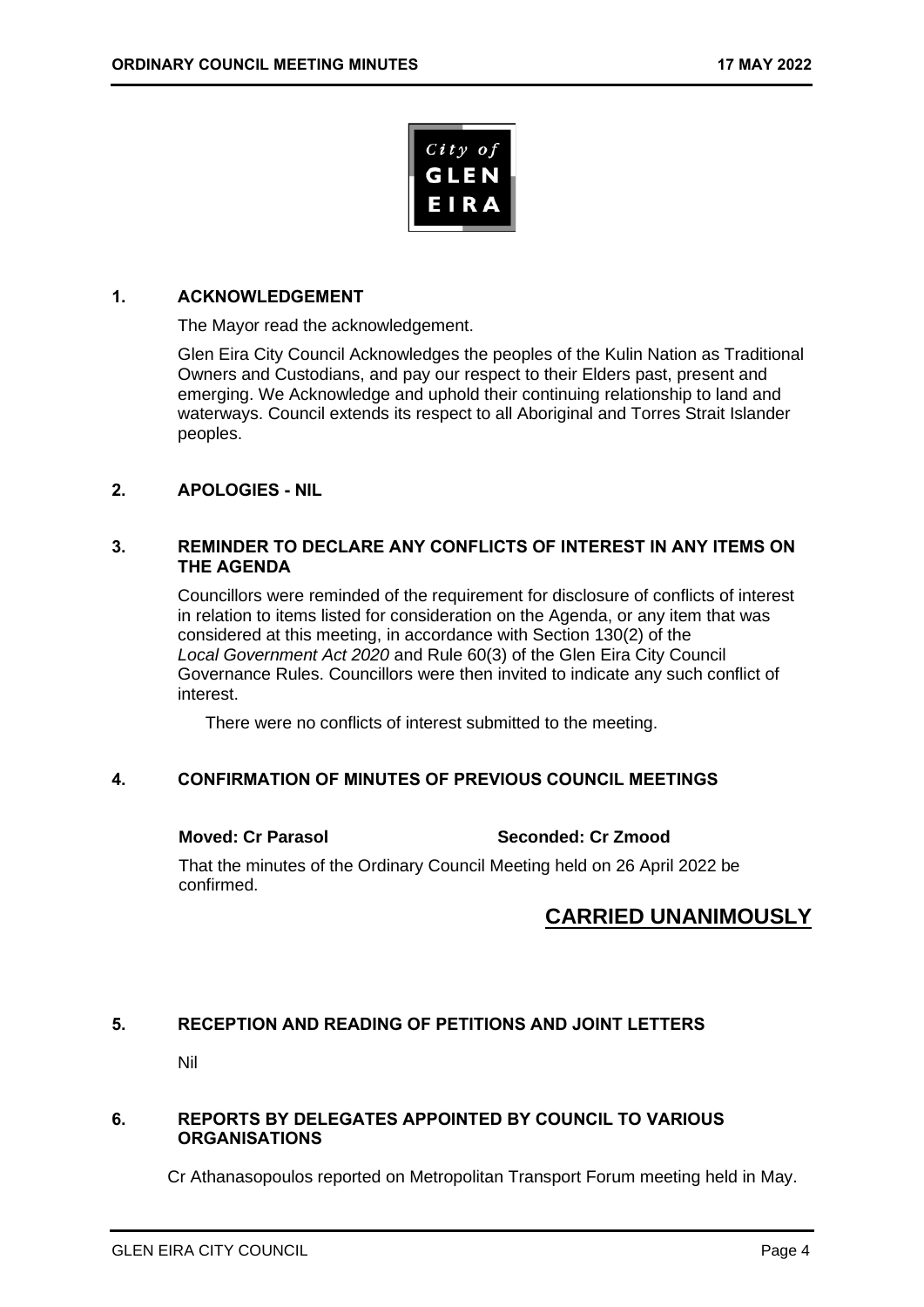# <span id="page-4-2"></span><span id="page-4-0"></span>**7. REPORTS FROM COMMITTEES AND RECORDS OF ASSEMBLY**

# <span id="page-4-1"></span>**7.1 Advisory Committees**

# **7.1.1 ADVISORY COMMITTEE MINUTES**

# **Moved: Cr Zyngier Seconded: Cr Parasol**

That the minutes of the Advisory Committee meetings as shown below be received and noted and that the recommendations of these Committees be adopted.

- 1. Sustainability Advisory Committee Meeting 3 February 2022;
- 2. Elsternwick Cultural Precinct Committee Meeting 7 March 2022;
- 3. Glen Eira Business and Economy Advisory Committee Meeting 31 March 2022;
- 4. Youth Advisory Committee Meeting 7 April 2022; and
- 5. Community Grants Advisory Committee Meeting 19 April 2022

# **CARRIED UNANIMOUSLY**

# <span id="page-4-3"></span>**7.2 Records of Assembly**

# **7.2.1 RECORDS OF ASSEMBLIES OF COUNCILLORS**

# **Moved: Cr Zhang Seconded: Cr Zyngier**

That the Records of the Assemblies as shown below be received and noted.

- 1. 12 April 2022 Assembly;
- 2. 19 April 2022 Assembly; and
- 3. 26 April 2022 Pre-meeting.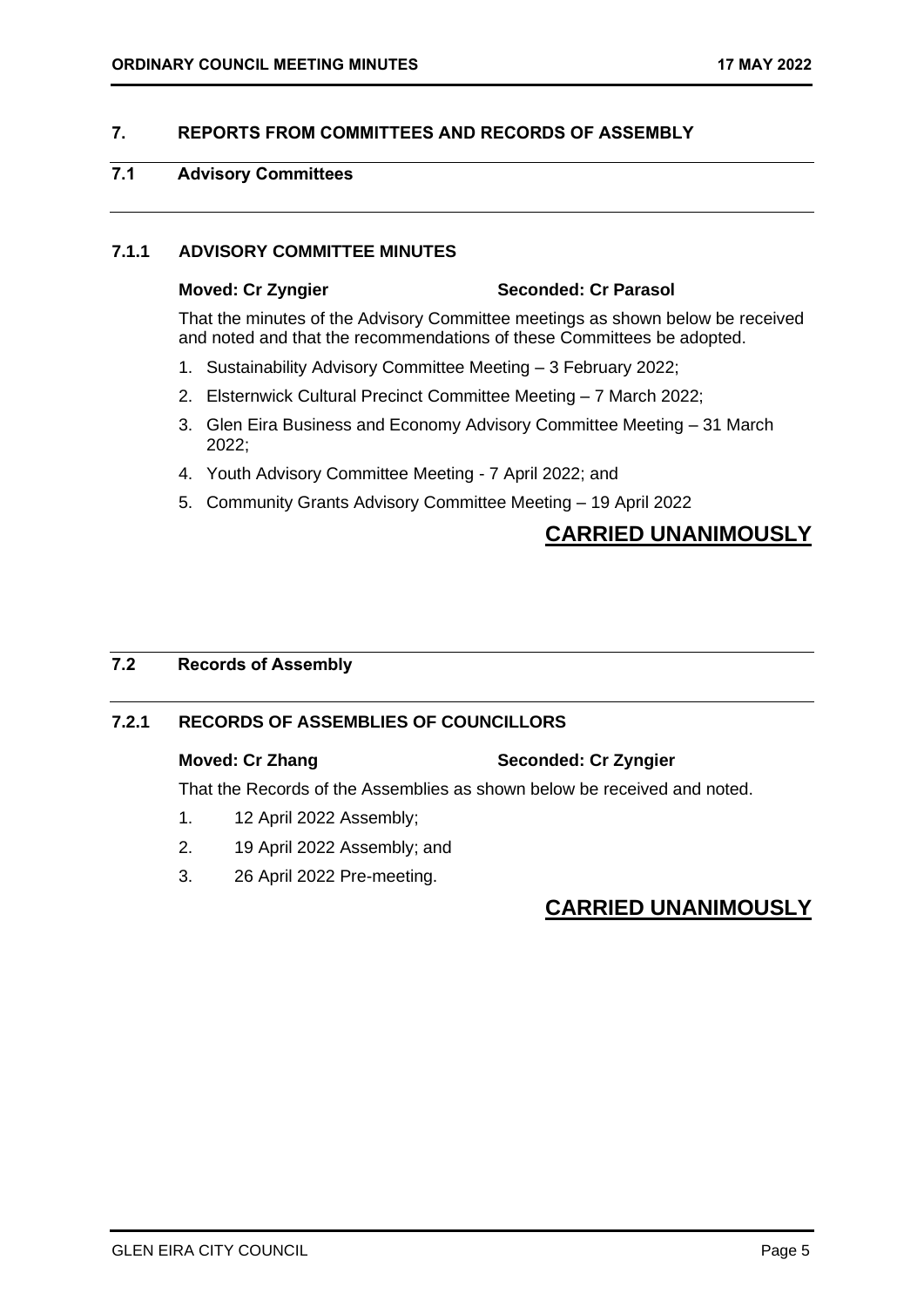# <span id="page-5-1"></span>**Public Participation**

The Mayor invited members of the community to ask a question or make a statement to Council.

There was 1 person who addressed Council.

# <span id="page-5-0"></span>**8. OFFICER REPORTS (AS LISTED)**

# **8.1 SWEARING IN OF CR SUE PENNICUIK AND APPOINTMENT TO COMMITTEES**

# **Moved: Cr Magee Seconded: Cr Zhang**

That Council:

- 1. notes the formal declaration by the Victorian Electoral Commission;
- 2. notes Cr Pennicuik took the Affirmation of Office and agreed to abide by the Councillor Code of Conduct at the swearing in ceremony before Council's Chief Executive Officer on Wednesday 3 May 2022.
- 3. notes the Affirmation of Office did not take place at a Council meeting; and
- 4. appoints Cr Sue Pennicuik to the following committees:
	- Audit & Risk Committee substitute
	- Citizen of the Year Advisory Committee
	- Community Grants Advisory Committee
	- Local Laws Advisory Committee
	- Sustainability Advisory Committee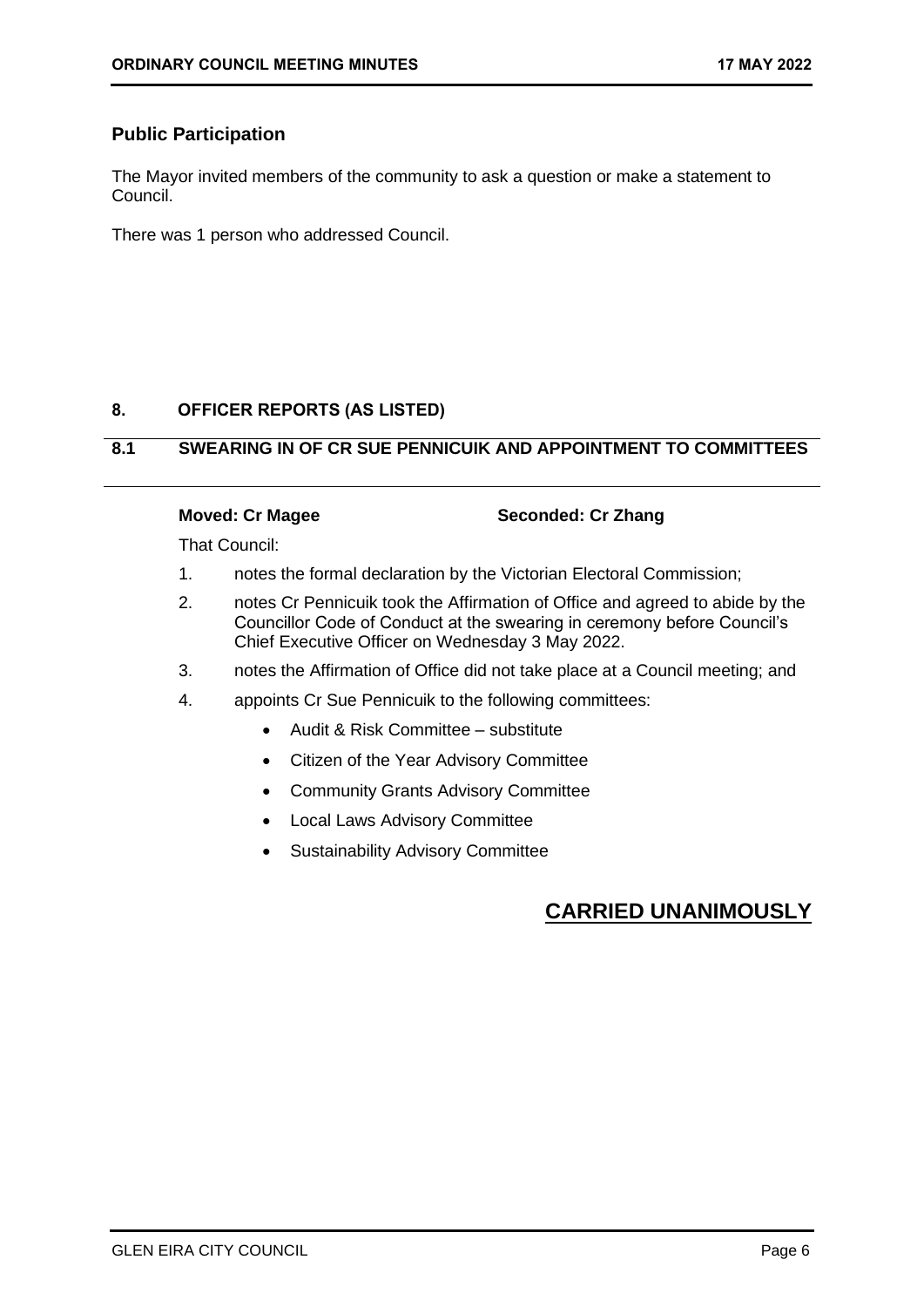# <span id="page-6-0"></span>**8.2 31 STATION STREET, CAULFIELD EAST - DEVELOPMENT PLAN APPROVAL FOR STAGE 9 OF CAULFIELD VILLAGE**

### **Moved: Cr Athanasopoulos Seconded: Cr Zyngier**

That Council resolves to approve the Development Plan (Reference GE/DPNO-18701/2021) allowing the mixed use development of Stage 9 of the Caulfield Mixed Use Area (western side of the Smith Street Precinct), comprising commercial uses, dwellings, and associated road and infrastructure works in a development ranging from four to fourteen storeys above two basement levels at 31 Station Street, Caulfield East, subject to the following changes and ongoing requirements:

# Amended plans

1. Before the development starts in relation to Stage 9 of the Caulfield Mixed Use Area (Smith Street precinct), an amended Development Plan to the satisfaction of the Responsible Authority must be submitted to and approved by the Responsible Authority. The amended Development Plan must be generally in accordance with the Development Plan material prepared by SJB Architects (Appendix I – Architectural Documentation\_220217) but modified to show:

### *Built form*

- (a) The building modified along the Smith Street frontage to enable the retention of all existing street trees within Smith Street. This may require increased building setbacks from the street frontage in order to protect the trees. The setback is to be determined in consultation with a qualified arborist and designed to ensure the ongoing health of the street trees is maintained. Any consequential basement modifications must ensure that there is no reduction in parking provision, with any revised design remaining in accordance with Clause 52.06.
- (b) Cantilevered verandahs increased in depth to provide for a greater projection/improved weather protection over the footpath areas.
- (c) Any built form modifications required to comply with the Environmental Engineers Report regarding venting of the basement under Condition 11.

### *Street tree protection and landscaping*

- (d) The Development Plan, including the Landscape Plan to show the retention of all street trees within Smith Street, and to delineate all tree protection zones required to protect the street trees in accordance with Condition 12.
- (e) Provision of additional planting/canopy trees in planter boxes (or by other means) at the eastern and western ends of the central walkway, to provide for additional weather protection and reduce the impact of the open areas of hard landscaping.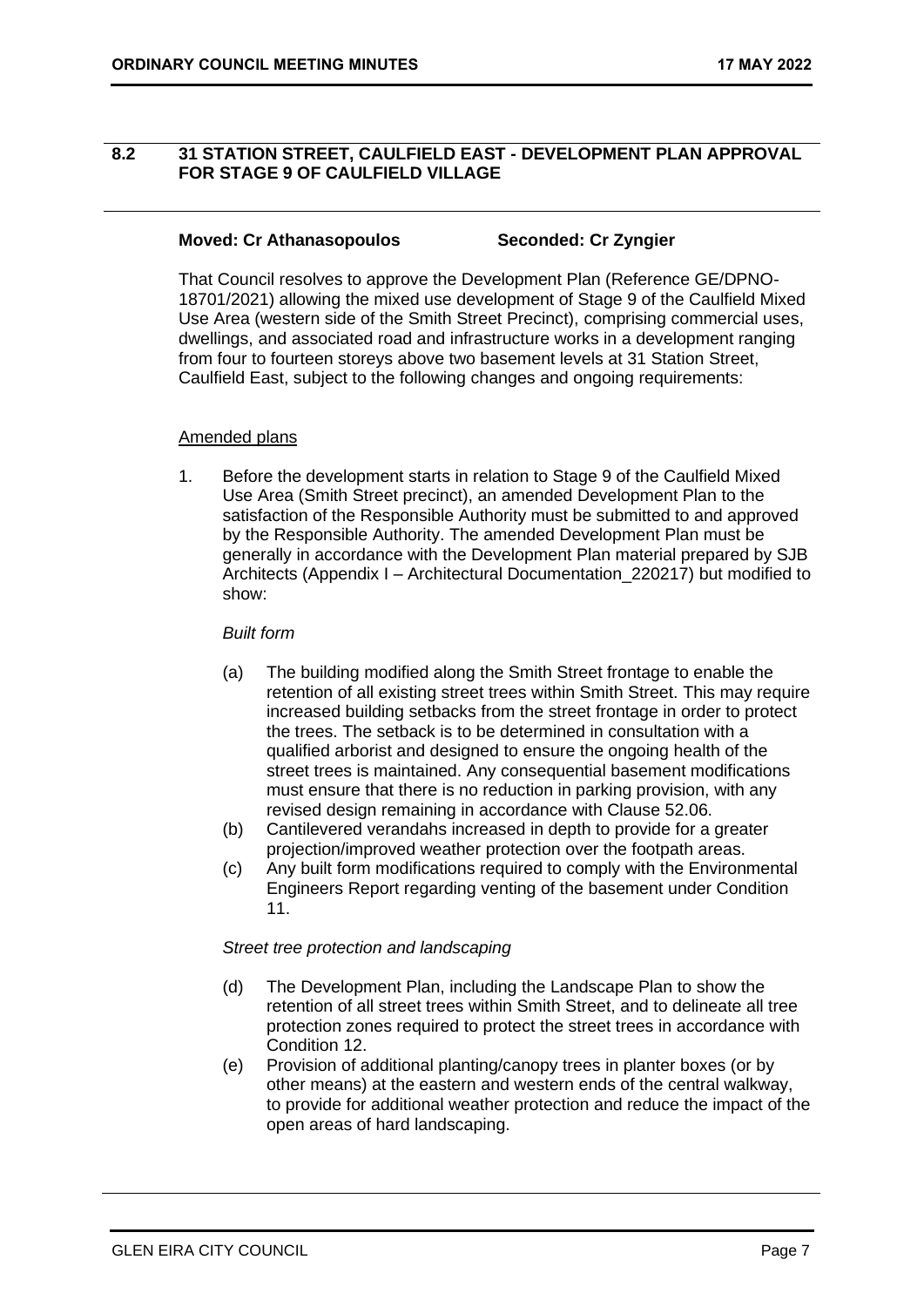# *Traffic, parking and transport*

- (f) All car parking spaces clearly allocated on the plans, delineating between commercial and residentially allocated spaces. Residential spaces are to be allocated to dwellings where possible, or defined as communal spaces for the use of all residents of the property. The management and operation of any communal spaces is to be clearly defined within the Car Parking Management Plan required by Condition 17.
- (g) 48 car spaces modified to provide for electric charging points (100 spaces in total from of the proposed car parking provision).
- (h) Cross-sections showing all basement ramps dimensioned with gradients shown in accordance with AS2890.1:2004. Kerb ramps must also be shown on the plans as per Figure 2.8 of AS2890.1:2004.
- (i) All pedestrian ramps and walkways clearly dimensioned with gradients shown. Pedestrian walkways adjacent to basement storage areas must be a minimum 1m in width. Pedestrian safety measures are to be provided around the southern lift space.
- (j) All car spaces (inclusive of tandem spaces, small spaces, and on-street spaces), accessways, and associated features including columns and sight splays dimensioned in accordance with Clause 52.06. Where car spaces are shown to overlap other features, these are to be rectified to comply with Clause 52.06.
- (k) Loading bays in the basement are to be clearly dimensioned and appropriately signed. Dimensions of the loading bay spaces must meet the dimensions and clearance requirements of Table 4.1 of AS2890.2:2018.
- (l) All DDA spaces are to be dimensioned and provided in accordance with AS2890.6:2009.
- (m) Installation of a central island in association with the basement entry ramp to reinforce the left in, left out movement requirements.
- (n) The solid wall along the basement ramp adjacent to the ten storage areas to be reduced to no greater than 900mm in height, for the first 2.5 metres from the bottom of the basement floor.
- (o) The solid wall along the ramp in basement 2 adjacent to the parallel car spaces, and the western wall of the "low height" spaces are to be cut back or reduced to no greater than 900m in height for the first 2.5 metres from the bottom of the basement floor.
- (p) Revised swept path diagrams which demonstrate that the garbage vehicles do not conflict with proposed storage areas or other obstacles.
- (q) Swept path analysis for corner and other critical spaces, on-street spaces (including loading bays), and ground floor entry point junction for garbage trucks and B99 vehicles.
- (r) Details of the proposed crossing between the pedestrian laneway through the site, and the Town Square on the opposite side of The Boulevard.

### Layout not to be altered

2. The development and layout and description of the uses shown on the approved Development Plan must not be altered or modified without the prior written consent of the Responsible Authority.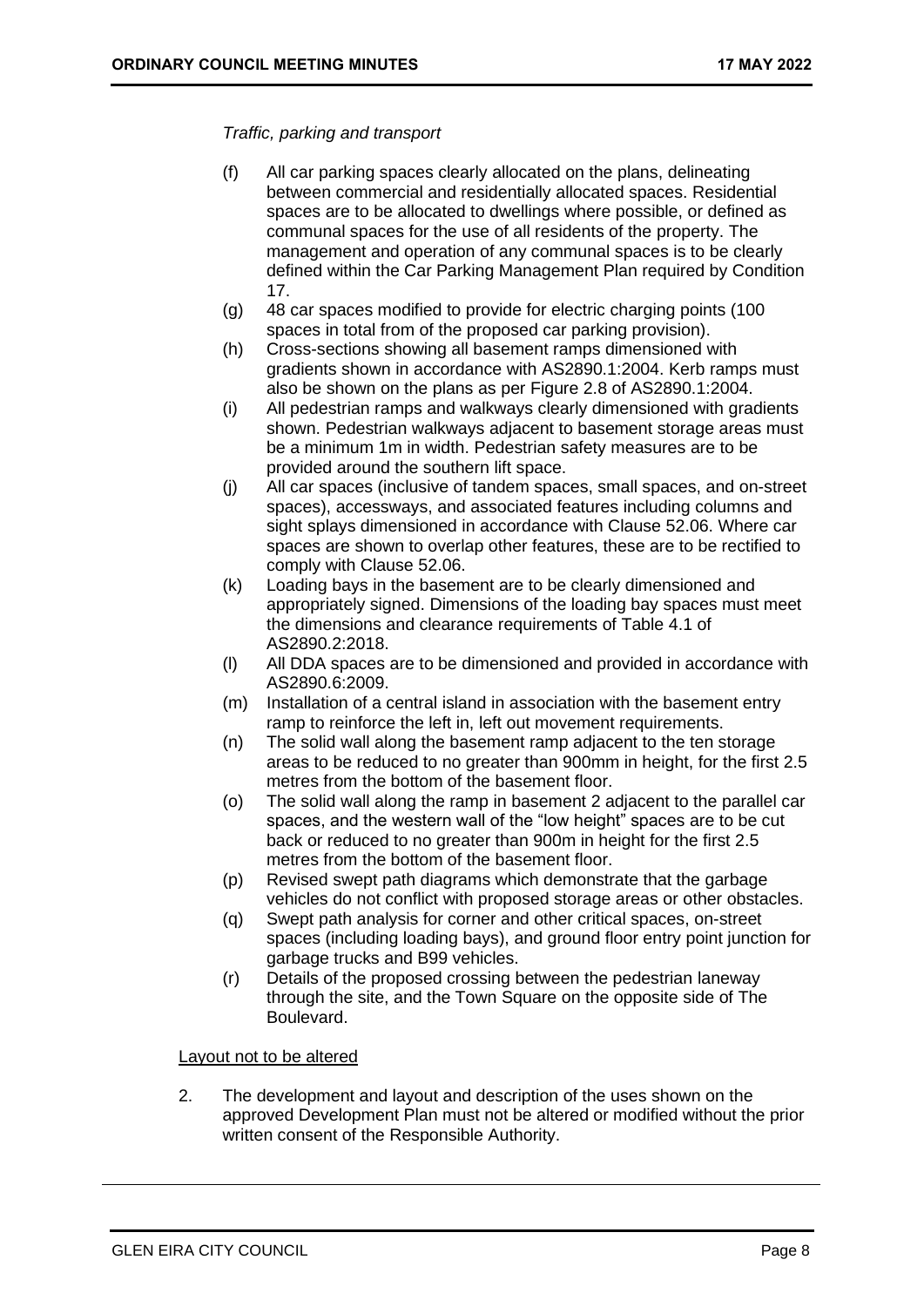# Engaged architect

3. As part of the ongoing consultant team, SJB Architects or an architectural firm to the satisfaction of the Responsible Authority must be engaged to oversee the design and construction to ensure that the design quality and appearance of the approved development is realised or otherwise to the satisfaction of the Responsible Authority.

# General requirements

- 4. No plant, equipment, services or architectural features other than those shown on the endorsed plans are permitted above the roof level of the building without the prior written consent of the Responsible Authority.
- 5. All pipes, fixtures, fittings and vents servicing any building on site must be concealed in service ducts or otherwise hidden from view to the satisfaction of the Responsible Authority.
- 6. Before the building is occupied, provision must be made for the connection of all required services to support the particular uses to the satisfaction of the Responsible Authority.
- 7. All redundant vehicle crossings are to be removed and reinstated with kerb and channel to the satisfaction of the Responsible Authority.

# Amenity requirements

- 8. The use of the retail premises must be managed so that the amenity of the area is not detrimentally affected through the:
	- (a) Transportation of materials, goods or commodities to and from the land.
	- (b) Appearance of any buildings, works or materials.
	- (c) Emission of noise, artificial light, vibration, smell, fumes, smoke, vapour, steam, soot, ash, dust, waste water, waste products, grit or oil.
	- (d) The presence of vermin.

All to the satisfaction of the Responsible Authority.

- 9. Noise levels generated from the use must not exceed those required to be met under the Environment Protection Regulations 2021 and EPA Publication 1826.4 noise limit and assessment protocol for the control of noise from commercial, industrial and trade premises and entertainment venues, or any other equivalent or applicable State or relevant policy and should meet accepted sleep disturbance criteria EPA Publication 1254.2 and any other relevant guideline or Australian Standard.
- 10. All security alarms must be of a silent type and be directly connected to a security service to the satisfaction of the Responsible Authority.
- 11. Before the Development Plan is approved, a statement must be provided from a qualified Environmental Engineer confirming that the proposed basement air intake/exhaust will not result in any adverse impacts upon the amenity of the surrounding dwellings or communal areas located above the exhaust vent to the satisfaction of the Responsible Authority. Any recommendations of this report are to be incorporated in the plans to be approved as part of the Development Plan.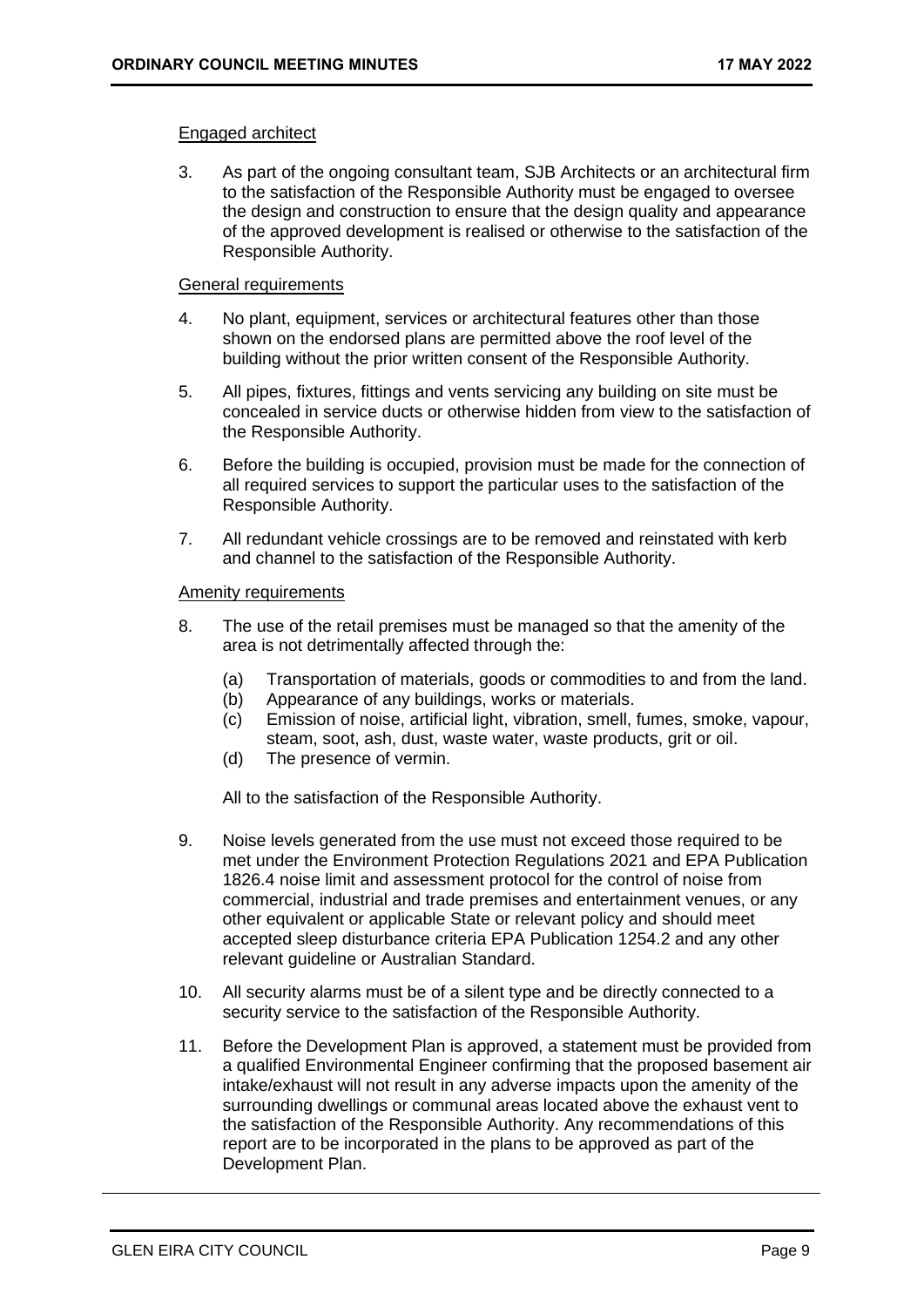# Tree protection and landscaping

- 12. Before the development starts, including any demolition and excavation, a Tree Protection Management Plan (TPMP) in respect of all street trees within Smith Street must be prepared to the satisfaction of the Responsible Authority and must be submitted to and approved by the Responsible Authority. When approved, the plan will then form part of the approved Development Plan. The TPMP must show:
	- (a) The specification of a tree protection zone (TPZ) around each street tree.
	- (b) The type, installation and maintenance of tree protection fencing.
	- (c) Any Vehicular or pedestrian access within a tree protection zone
	- (d) The protection of the canopies and trunks of the specified trees.
	- (e) Specific details of any works proposed in any TPZ and how impacts will be mitigated.
	- (f) How canopies will be managed, including pruning.
	- (g) Excavation within or near a tree protection zone.
	- (h) Maintenance, including mulching and watering, of TPZ.
	- (i) Details of the project arborist, including qualifications and contact details, and schedule of project arborist inspections.
	- (j) A program to implement the proposed measures before, during and on completing construction (including demolition).
- 13. The tree protection measures set out in the approved Tree Protection Management Plan must be implemented and complied with to the satisfaction of the Responsible Authority and must not be altered unless with the prior written consent of the Responsible Authority.
- 14. Before the development starts, a Landscape Plan (including for the land and all public realm and street tree planting and protection measures) to the satisfaction of the Responsible Authority must be submitted to and approved by the Responsible Authority. When approved, the Landscape Plan will form part of the approved Development Plan. The Landscape Plan must be prepared by a person suitably qualified or experienced in landscape design and must be drawn to scale with dimensions and generally in accordance with the plans submitted by Oculus with the application. All species selected must be to the satisfaction of the Responsible Authority. The Landscape Plan must show:
	- (a) A survey, including botanical names, of all existing vegetation to be removed and/or retained (inclusive of Street Trees).
	- (b) A planting schedule of all proposed vegetation including botanical names, common names; pot sizes; sizes at maturity; quantities of each plant; and details of surface finishes of pathways.
	- (c) Landscaping within all open space areas of the site.
	- (d) Details of soil volumes to be provided for all core landscape areas to enable adequate soil depths for the future growth of all landscaping within the development site.
	- (e) All species selected must be to the satisfaction of the Responsible Authority.
	- (f) Street furniture, public lighting and embellishments to public spaces or proposed buildings within the site consistent with an urban design concept prepared as part of the Landscape Plan.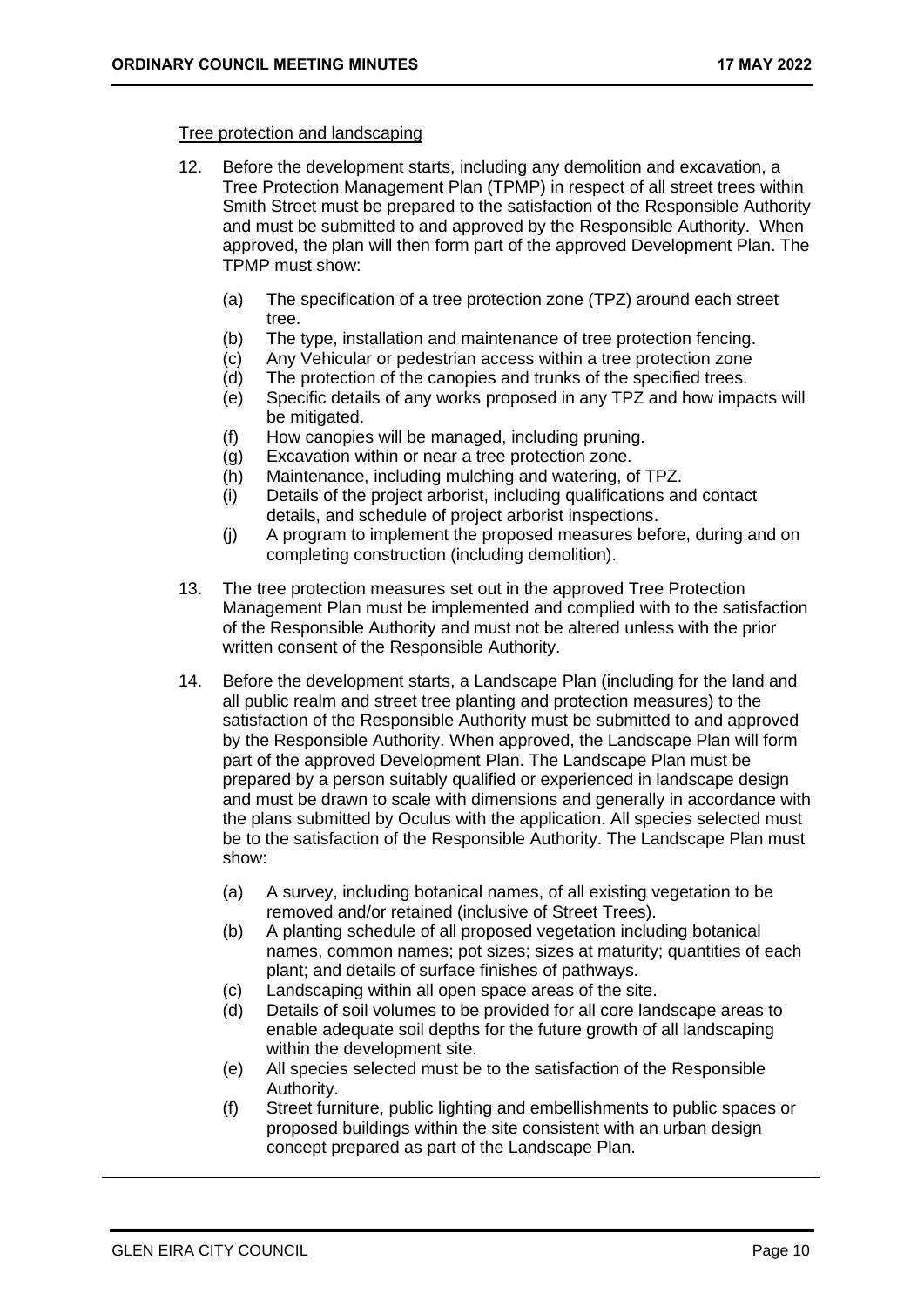- 15. Before the building is occupied, or by such later date as approved in writing by the Responsible Authority, the landscaping works shown on the approved Landscape Plan must be carried out and completed to the satisfaction of the Responsible Authority.
- 16. The landscaping shown on the approved Landscape Plan must be maintained to the satisfaction of the Responsible Authority including by:
	- (a) Implementing and complying with the provisions, recommendations and requirements of the endorsed landscape plan.
	- (b) Not using the areas set aside on the endorsed landscape plan for landscaping for any other purpose.
	- (c) Replacing any dead, diseased, dying or damaged plants.

### Car Parking and Bicycle Parking Management Plan

- 17. Before the buildings are occupied, a Car Parking and Bicycle Parking Management Plan to the satisfaction of the Responsible Authority must be submitted to and approved by the Responsible Authority. When approved the plan will form part of the approved Development Plan. The plan must be drawn to scale and dimensioned. The plan must include:
	- (a) The allocation of car spaces to residential use within the development.
	- (b) Operational and management details of any communal spaces located within the development.
	- (c) The number and location of the car spaces in the basement commercial car park.
	- (d) Bicycle parking facilities including end of trip facilities.
	- (e) The security arrangements for occupants of the development.
	- (f) Details of way finding, cleaning, security of end of trip bicycle facilities; and
	- (g) A breakdown of the parking provision to be provided within stage 10 of the development (east of Smith Street), to offset the shortfall commercial parking provision for Stage 9. This is to include a mechanism to ensure the provision of the car parking is provided in the subsequent stage, such as through a Section 173 agreement or alternative arrangement.
- 18. The provisions, recommendations and requirements of the approved Car Parking and Bicycle Parking Management Plan, including the management of communal spaces, must be implemented and complied with to the satisfaction of the Responsible Authority and must not be varied except with the written approval of the Responsible Authority.

### Waste Management Plan

19. Before the development starts, updated Waste Management Plans (WMP) to the satisfaction of the Responsible Authority must be submitted to and approved by the Responsible Authority. When approved the plans will form part of the approved Development Plan. Any floorplans within the WMPs must be drawn to scale with dimensions. The WMP documentation must be generally in accordance with Waste Management Plan (Residential) prepared by Salt, dated 15/12/2021 and Waste Management Plan (Commercial) prepared by Salt, dated 15/12/2021, but modified to include any built form changes as a result of the changes under Condition 1.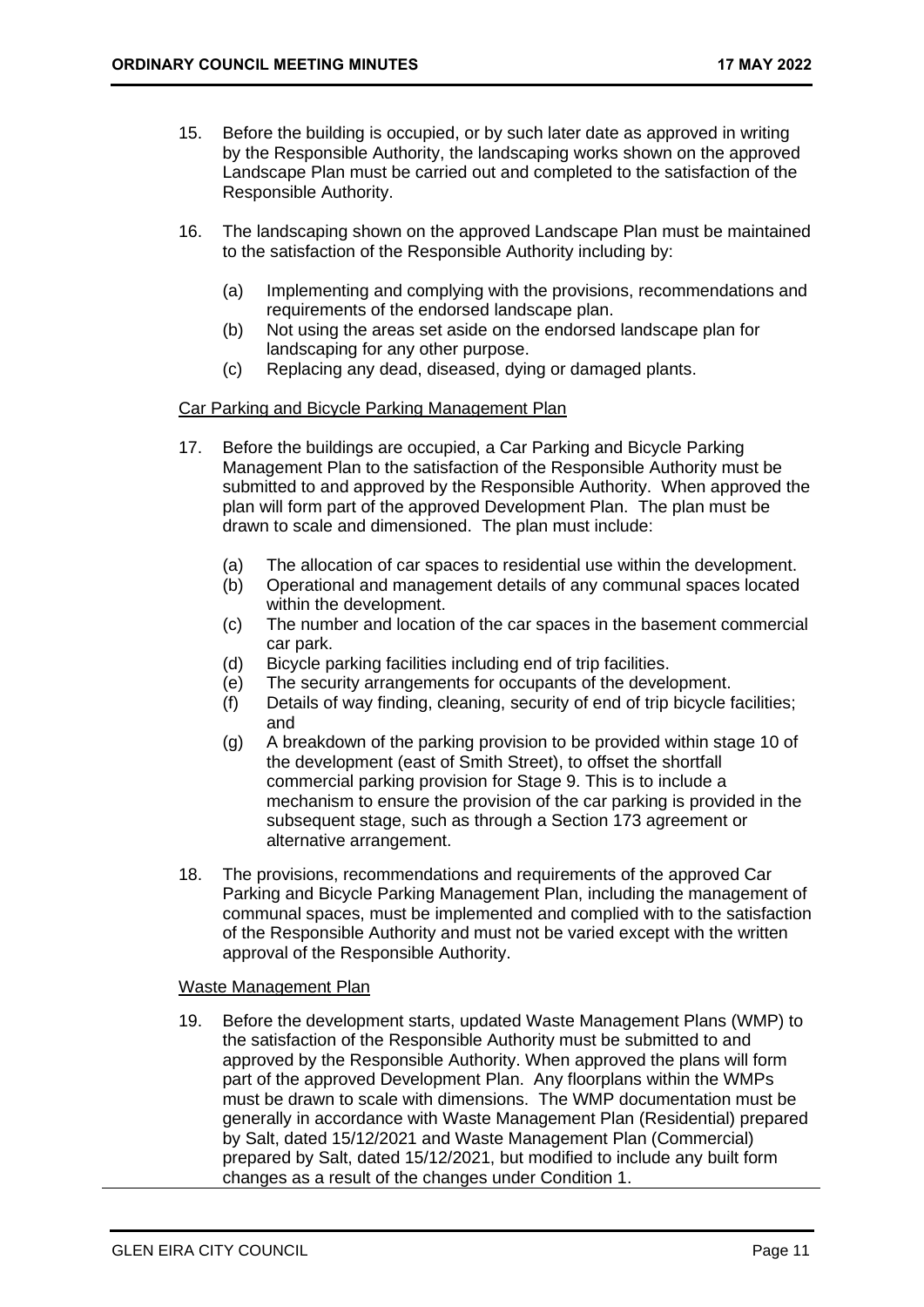20. The provisions, recommendations and requirements of the endorsed Waste Management Plans must be implemented and complied with to the satisfaction of the Responsible Authority and must not be varied except with the written approval of the Responsible Authority.

# Construction Management Plan

- 21. Before the development starts, including any demolition and excavation, a Construction Management Plan (CMP) to the satisfaction of the Responsible Authority must be submitted to and approved by the Responsible Authority. When approved, the plan will be endorsed and will then form part of the approved Development Plan. The CMP must show:
	- (a) Hours for construction activity (including demolition).
	- (b) Measures to control noise, dust, water and sediment laden runoff.
	- (c) The location of vehicle wash-down bays for construction vehicles in the precinct.
	- (d) Measures to minimise the disruption to traffic flow and the impact upon available car parking in and around the precinct.
	- (e) Measures to minimise inconvenience to surrounding residents from construction noise and altered or temporary traffic conditions.
	- (f) Identification of the location of parking areas for construction and subcontractors vehicles.
	- (g) A liaison officer for contact by owners/residents and the Responsible Authority in the event of relevant queries or problems experienced.
	- (h) Measures to minimise the disruption to traffic flow and impact on car parking in and around the precinct specifically during MRC events.
	- (i) Measures to ensure that sub-contractors/tradespersons operating on the site are aware of the contents of the Construction Management Plan.
	- (j) Measures to maintain access to residential properties within surround streets at all times.
	- (k) A Site Management Plan that includes measures to ensure:
		- i. No polluted water is to be discharged to the stormwater drainage system. Stormwater quality protection must be as per Section 110 of Council specifications.
		- ii. All stored wastes are to be kept in designated areas or covered containers that prevent escape into the stormwater system.
		- iii. All EPA requirements including "Environmental Guidelines for Major Construction Sites must be met.
		- iv. Earth works must be as per AS 3798-2007 "Guidelines of commercial and residential developments." All compaction to filling must be to Level 1. Independent Geotechnical Report with compaction tests must be submitted to Council.
		- v. Site Management and its implementation will be performance based. The developer must take immediate action to rectify any problems as and when identified by Council.
		- vi. At least two weeks before any works start, the immediately adjacent properties, including Monash University and Melbourne Racing Club, must be notified in writing of the commencement of works.
		- vii. In the event of forecasts of extreme weather, the developer shall undertake any additional work as required or identified by Council.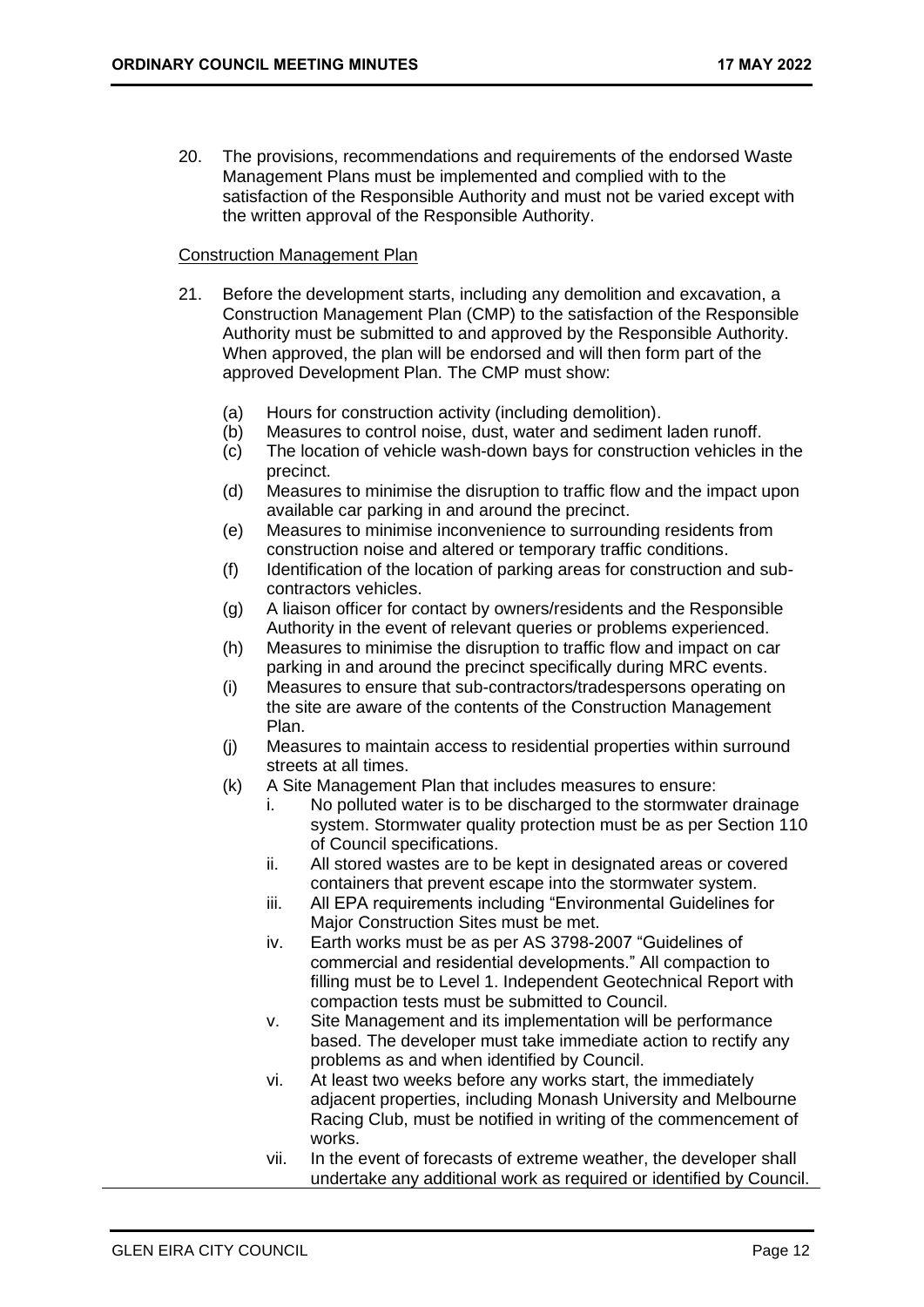- (l) Contract details of key construction site staff.
- (m) The location of any site sheds and the like.
- 22. All construction (including demolition and excavation) must be carried out and complied with in accordance with the approved CMP to the satisfaction of the Responsible Authority and must not be varied except with the written approval of the Responsible Authority.

# Public Realm Management Plan

- 23. Before the development starts, a Public Realm Management Plan to the satisfaction of the Responsible Authority must be submitted to and approved by the Responsible Authority. When approved the plan will be endorsed and will then form part of the approved Development Plan. The plan must be prepared by a suitably qualified urban design professional and must be drawn to scale and dimensioned. The plan must include:
	- (a) Plans, elevations, treatments and materials schedules prepared in conjunction with the Responsible Authority for all public areas.
	- (b) Description of proposed works, including proposed landscaping, surface treatments, street furniture (including signage, bins, seats, bicycle facilities, gates, fences and the like).
	- (c) Details of Water Sensitive Urban Design measures.
	- (d) A plan defining the area within which the works are to be undertaken.
	- (e) Vehicle and pedestrian access arrangements including any signage or safety measures.
- 24. Before the development is occupied, the requirements of the endorsed Public Realm Management Plan must be carried out and completed to the satisfaction of the Responsible Authority unless otherwise agreed in writing by the Responsible Authority.

### Sustainability Management Plan

- 25. Before the development starts, a revised Sustainability Management Plan to the satisfaction of the Responsible Authority must be submitted to and approved by the Responsible Authority. When approved, the plan will be endorsed and form part of the approved Development Plan. The Sustainability Management Plan must include:
	- (a) A statement of the ESD targets proposed for the development of the site covered by this schedule and what key design initiatives will be incorporated to achieve these targets.
	- (b) Removal of reference to Green Star Credits, unless associated certification information is provided/confirmation of intent to obtain formal certification is provided.
	- (c) Details of the measures taken/included in the design to achieve the credits cited in the report. All ESD initiatives and outcomes are to be quantified, with specific details as to the implementation and integration of these measures discussed within the Report.
- 26. The provisions, recommendations and requirements of the endorsed Sustainability Management Plan must be implemented and complied with to the satisfaction of the Responsible Authority and must not be varied except with the written approval of the Responsible Authority.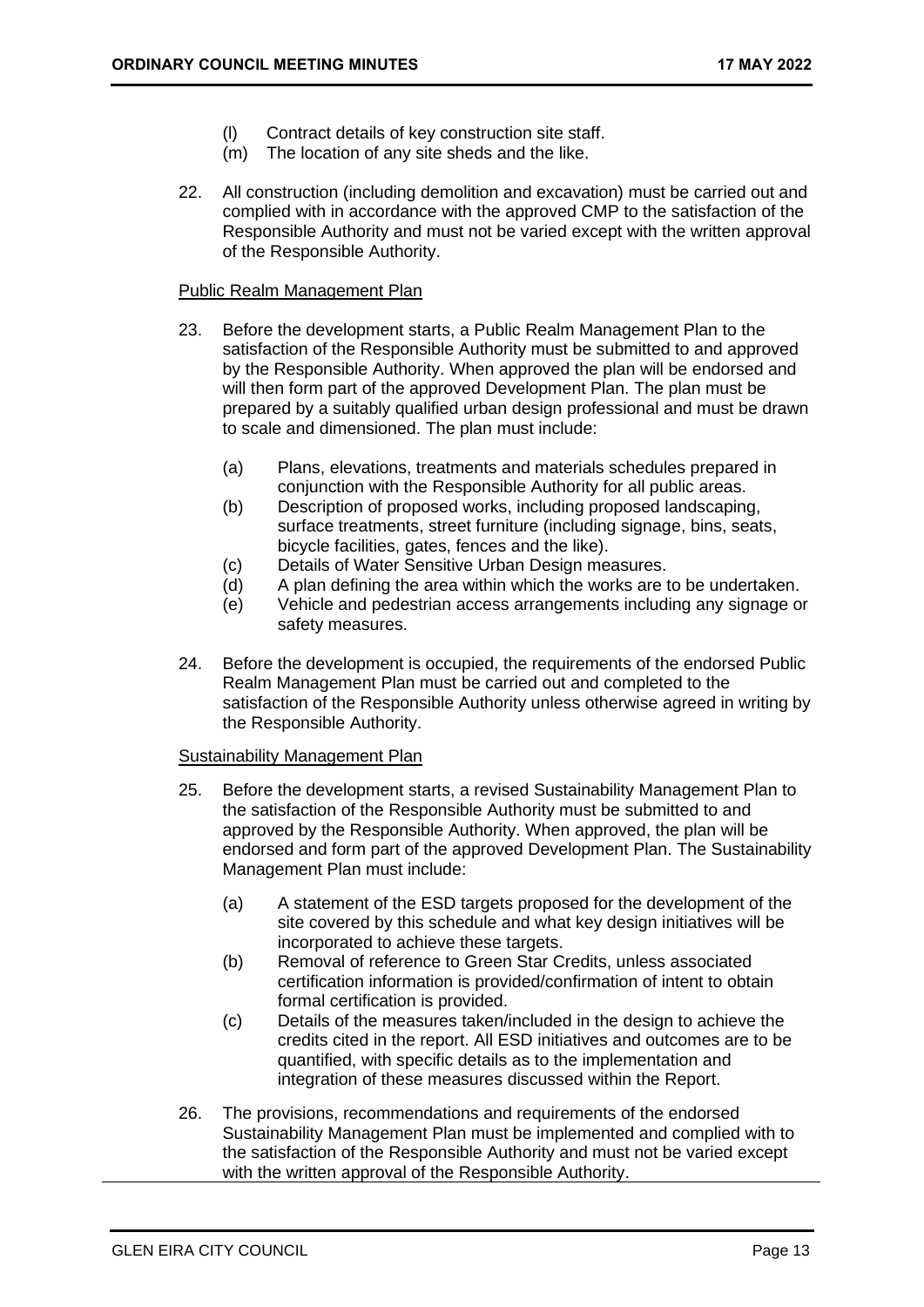# Open Space Contribution

27. Before the buildings are occupied, a cash contribution equal to 5% of the site value of the land associated with Stage 9 must be paid to Council for open space in accordance with Section 9.0 of the Priority Development Zone - Schedule 2. The amount of contribution will be calculated on the basis of a valuation of the land undertaken by Council. The valuation must occur no more than 12 months before the contribution payment.

# Affordable Housing Management Plan

- 28. Before the development starts, an Affordable Housing Management Plan must be provided to and endorsed by the Responsible Authority. The Plan must be based upon the *Caulfield Apartment Start-Up Program* (CASP) documentation reference "Appendix R Doc. 1 Stage 9 Affordable Housing Status Final" submitted with the application, but modified to provide the following:
	- (a) A plan identifying all apartments proposed for inclusion as part of the scheme (inclusive of any associated allocated car parking spaces or other private facilities, as applicable), including two bedroom apartments within the service offering.
	- (b) Details of the financier/s who are part of the Program, including details of their role in facilitating apartment sales (as applicable, noting potential commercial in confidence details).
	- (c) Confirmation of the date, no less than 18 months after the completion of the development, at which point any apartments allocated for the Program will be returned to the market price pool.
	- (d) Details of proposed marketing mechanisms, including any association with housing providers and government initiatives, as appliable.
	- (e) Details of the key stakeholders in the management of the program, including contact persons and parties responsible for the implementation in accordance with the contents of the plan.
	- (f) Mechanisms for confirmation of the sale of CASP apartments to Council upon completion of the prescribed sale period.
- 29. The provisions, recommendations and requirements of the Affordable Housing Management Plan must be implemented and complied with to the satisfaction of the Responsible Authority and must not be varied except with the written approval of the Responsible Authority.

# Civil works, drainage and infrastructure

- 30. Unless otherwise agreed in writing by the Responsible Authority, before the development starts, detailed Drainage Plan to the satisfaction of the Responsible Authority in relation to Stage 9 must be submitted to and approved by the Responsible Authority. When approved, the plans will form part of the approved Development Plan. The Drainage Plan must be prepared by a suitably qualified engineer and be designed generally in accordance with the Whole of Land Drainage Management Plan.
- 31. Unless otherwise agreed in writing by the Responsible Authority, before the development starts, functional layout plans of all civil works associated with Stage 9 to the satisfaction of the Responsible Authority must be submitted to and approved by the Responsible Authority. When approved the plans will be endorsed and will then form part of the approved Development Plan.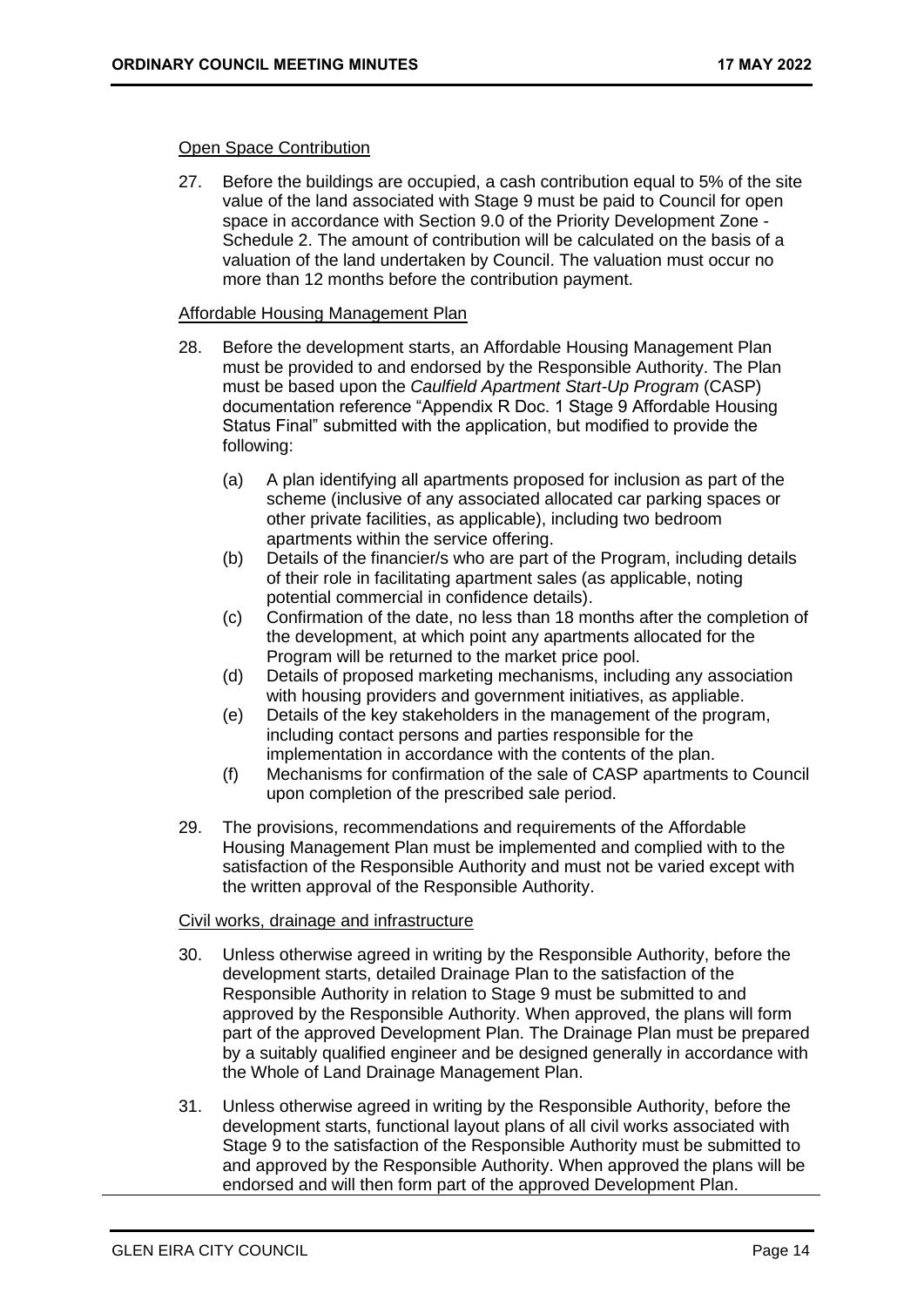The plans must be prepared by a suitably qualified engineer and must be drawn to scale and dimensioned.

- 32. The land must be drained to the satisfaction of the Responsible Authority.
- 33. Before the development is occupied, all public works including road works and drainage associated with Stage 9 must be constructed to the satisfaction of the Responsible Authority.

Time for starting and completion

- 34. This Development Plan approval will expire if:
	- (a) The development does not start within three years from the date of this approval; or
	- (b) The development is not completed within five years from the date of this approval.

| For the Motion: | Crs Athanasopoulos, Magee, Zhang, Zmood, Zyngier and<br>Pennicuik (6) |
|-----------------|-----------------------------------------------------------------------|
|                 | <b>Against the Motion:</b> Crs Esakoff, Cade and Parasol (3)          |

# **CARRIED**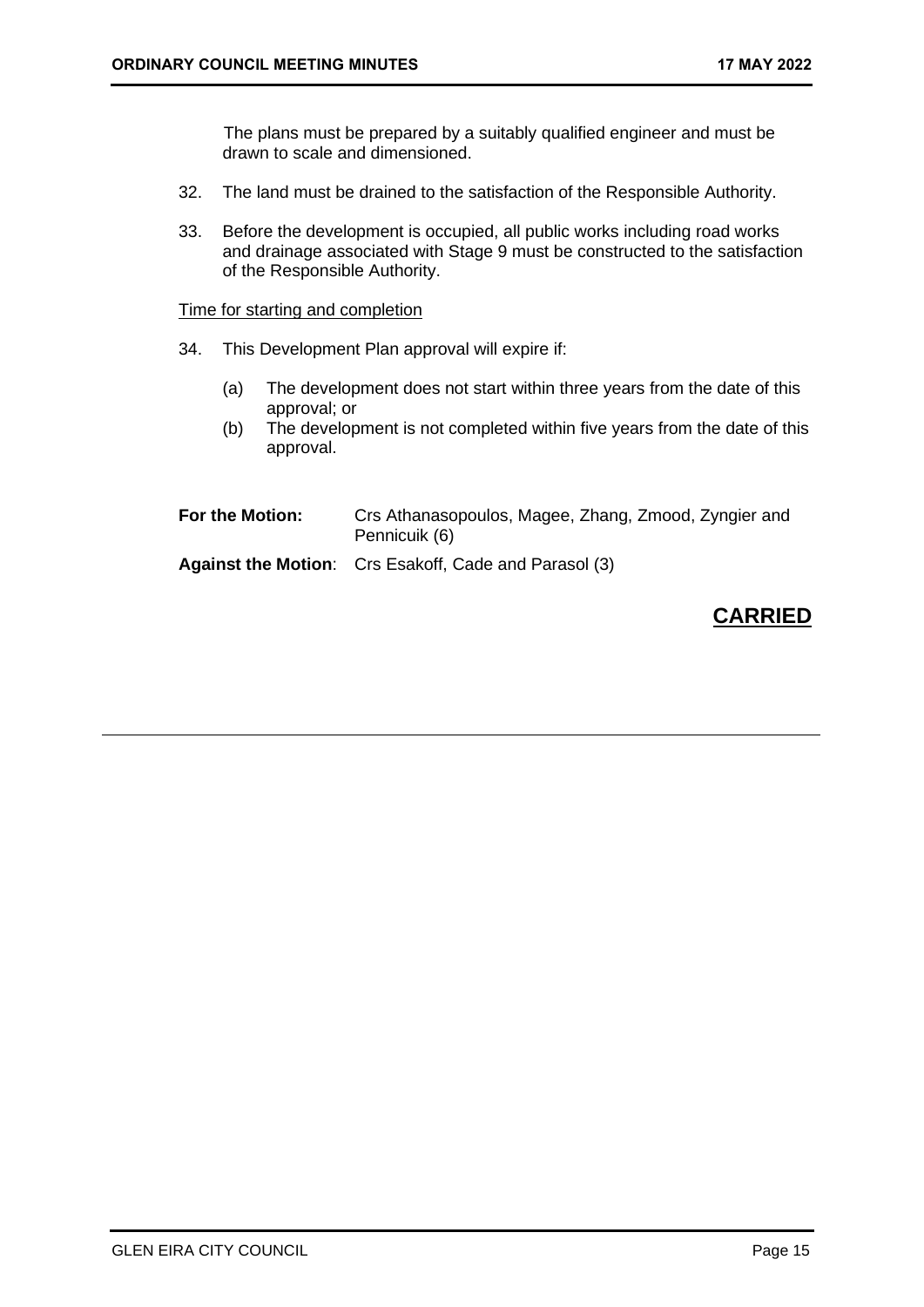# <span id="page-15-0"></span>**8.3 VCAT WATCH**

**Moved: Cr Cade Seconded: Cr Athanasopoulos**

That Council notes the update on VCAT matters.

# **CARRIED UNANIMOUSLY**

# **8.4 INCLUSION OF 6 TREES IN THE CLASSIFIED TREE REGISTER**

# **Moved: Cr Zmood Seconded: Cr Zhang**

That Council:

- 1. includes the following trees in the Classified Tree Register:
	- a) Hybridized Oak (*Quercus X canariensis*) located at 59 Norwood Rd, Caulfield North – 81/CTR/2021;
	- b) Sydney Blue Gum (*Eucalyptus saligna*) located at 1 St Georges Rd, Elsternwick – 96/CTR/2021;
	- c) Pin Oak (*Quercus palustris*) located at 17 Wyuna Rd, Caulfield North 109/CTR/2021;
	- d) Liquidambar (*Liquidambar styraciflua*) located at 15 Wyuna Rd, Caulfield North – 119/CTR/2021;
	- e) Bunya Pine (*Araucaria bidwillii*) located at 89 Neerim Rd, Glen Huntly 133/CTR/2021;
	- f) Canadian Poplar (*Populus X canadensis*) located at Harleston Park, Elsternwick – 81/CTR/2021;
- 2. notifies each person who nominated a tree detailed in this report;
- 3. notifies all relevant landholders of the trees detailed in this report; and
- 4. authorises a notice to be published in the Victorian Government Gazette of the decision to include the trees outlined in his report in the Classified Tree Register.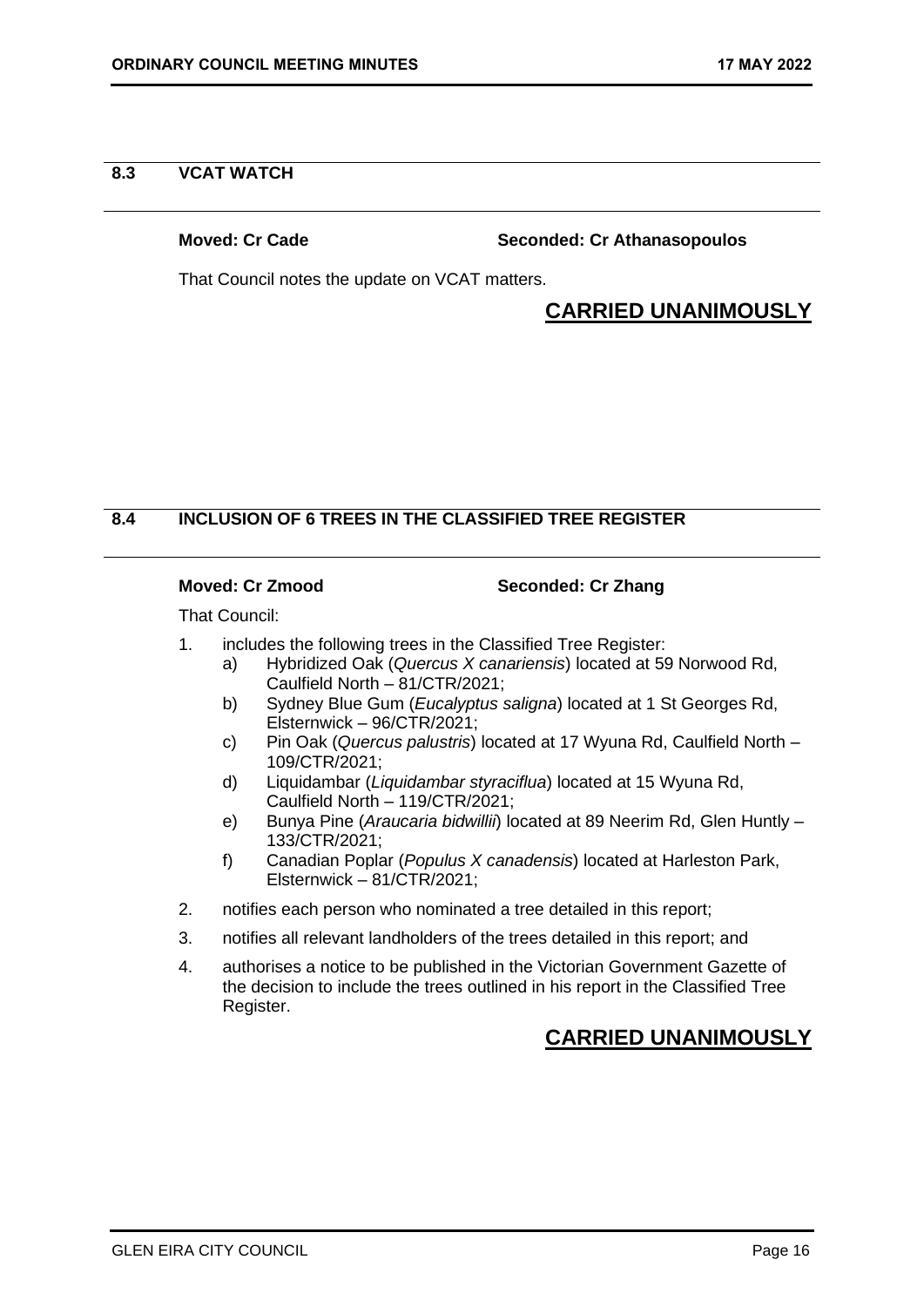# <span id="page-16-0"></span>**8.5 GLEN EIRA CIRCULAR ECONOMY PLAN | DRAFT FOR CONSULTATION**

**Moved: Cr Zmood Seconded: Cr Athanasopoulos**

That Council:

- 1. endorses the draft *Glen Eira Circular Economy Plan 2022-2026* (attachment 1 to the report) for community and stakeholder consultation between 18 May to 17 June 2022; and
- 2. receives a future report outlining the community feedback and is presented with a final plan for adoption.

# **CARRIED UNANIMOUSLY**

# **8.6 ESTABLISHMENT OF GLEN EIRA MULTICULTURAL ADVISORY COMMITTEE**

### **Moved: Cr Zyngier Seconded: Cr Zhang**

That Council:

- 1. endorses the establishment of a Glen Eira Multicultural Advisory Committee;
- 2. endorses the Glen Eira Multicultural Advisory Committee Terms of Reference (Attachment 1 to this report);
- 3. commits to the resourcing of an additional Council Officer position to provide facilitation and support to the Committee; and
- 4. appoints Cr Zyngier, Cr Zhang, Cr Athanasopoulos and Cr Zmood (a minimum of three (3) Councillors) to the Committee.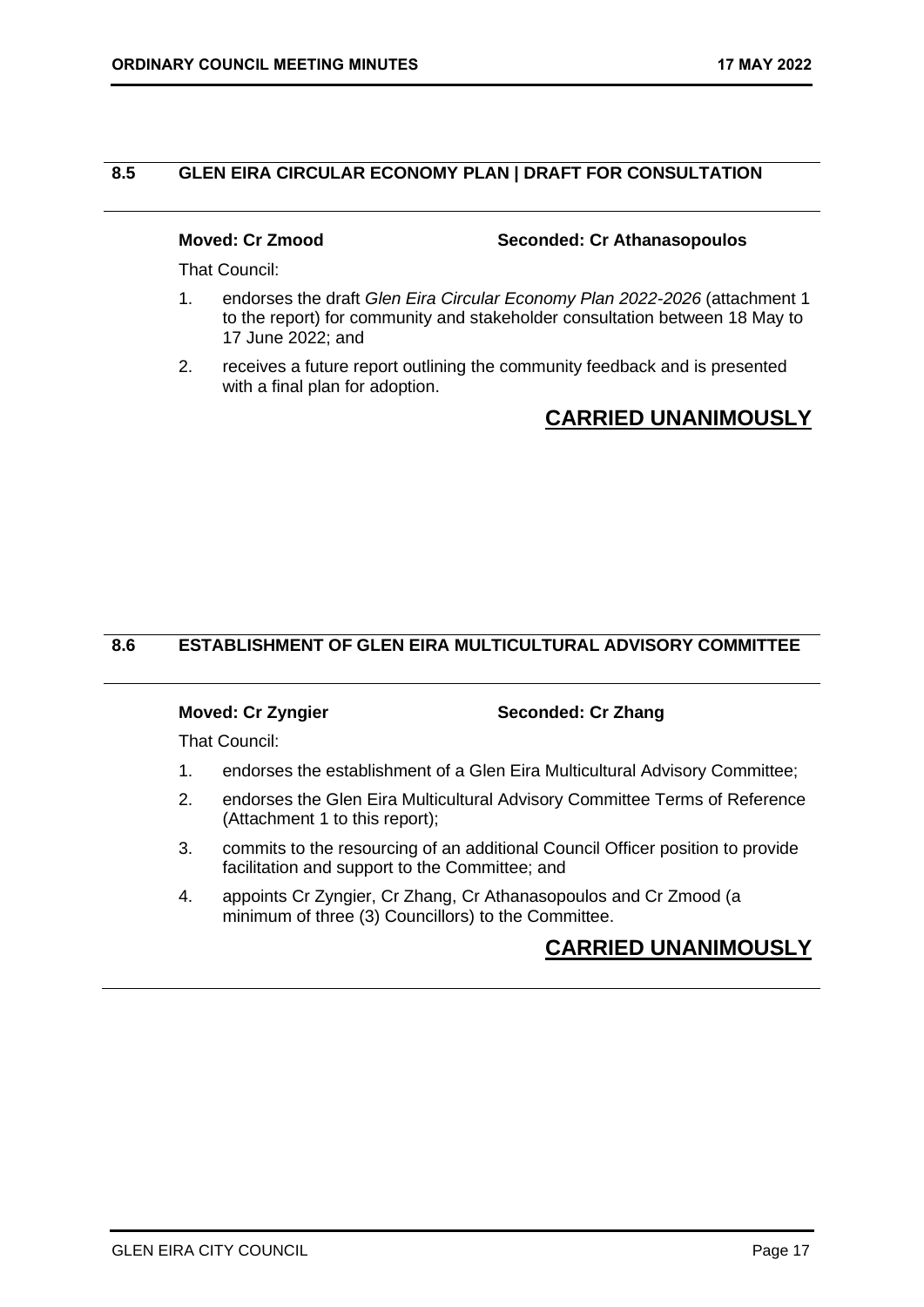# <span id="page-17-0"></span>**8.7 PACKER PARK PLAY SPACE UPGRADE**

**Moved: Cr Esakoff Seconded: Cr Pennicuik**

That Council

- 1. notes the community feedback and officer comment received through the consultation process; and
- 2. endorses the Revised Playspace Concept Design (attachment 1 to this report), with noted changes, and authorises officers to commence detailed design.

# **CARRIED UNANIMOUSLY**

# **8.8 FINANCIAL MANAGEMENT REPORT (30 APRIL 2022)**

### **Moved: Cr Cade Seconded: Cr Zhang**

That Council notes the Financial Management Report for the period ending 30 April 2022 (Attachment 1 to the report).

# **CARRIED UNANIMOUSLY**

# **8.9 QUARTERLY SERVICES PERFORMANCE REPORT - QUARTER 3 2021-22**

### **Moved: Cr Cade Seconded: Cr Esakoff**

That Council notes the Quarterly Service Performance Report for the period ending 31 March 2022 (Attachment 1 to the report).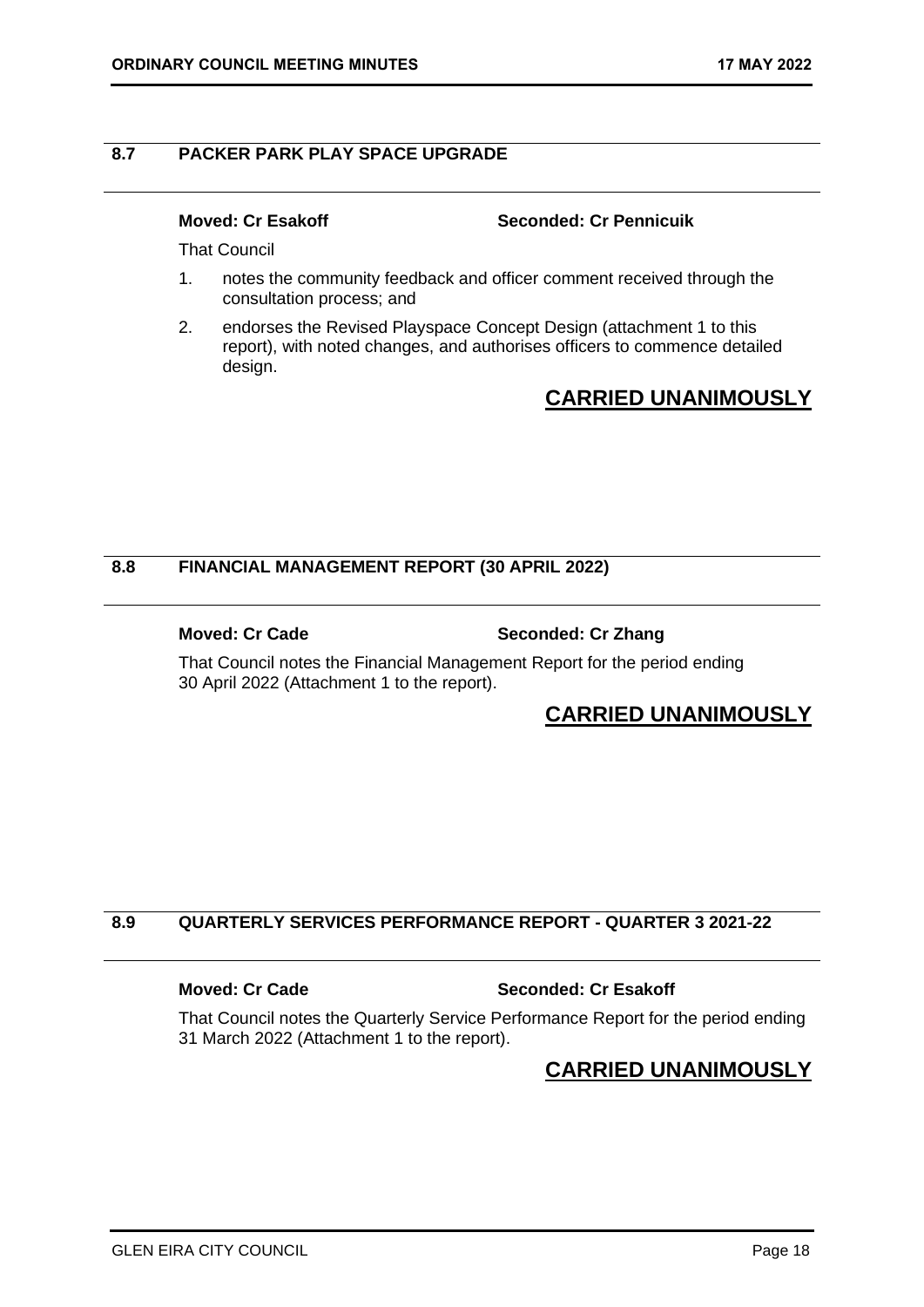# <span id="page-18-0"></span>**8.10 COMMUNITY SAFETY AND COMPLIANCE POLICY REVIEW**

# **Moved: Cr Esakoff Seconded: Cr Cade**

That Council endorses the reviewed policies listed below and attached to the report:

- 1. Patrolling of Green Traffic Signs Policy (attachment 1 to the report);
- 2. School Crossing Supervisors Policy (attachment 2 to the report);
- 3. Smoke-Free Outdoor Policy (renamed as Smoke-Free Zones Policy) (attachment 3 to the report);
- 4. Cautions and Withdrawals of Parking Infringement Notices Policy (renamed as Parking Infringement Appeal Policy) (attachment 4 to the report); and
- 5. Method of Issuing Parking Infringement Notices Policy (attachment 5 to the report)
- 6. Impounding of Animals Policy (attachment 6 to the report).

# **CARRIED UNANIMOUSLY**

# **8.11 AGED CARE AND INDEPENDENT LIVING SERVICES: POLICY REVOCATIONS AND POLICY UPDATES**

**Moved: Cr Esakoff Seconded: Cr Cade**

That Council:

- 1. revokes the policies listed below:
	- a) Reviews for In-Home Support Services (Attachment 1 to the report); and
	- b) Assessment for In-Home Support Services (Attachment 2 to the report)
- 2. adopts the reviewed and amended policies listed below:
	- a) Residential Care Services for Older Persons (Attachment 3 to the report);
	- b) Residential Aged Care Accommodation Bonds or Refundable Accommodation Deposits (Attachment 5 to the report);
	- c) Independent Living Units for Older Persons (Attachment 7 to the report);
	- d) Fees for Independent Living Services (Attachment 9 to the report); and
	- e) Residential Aged Care Liquidity Management (Attachment 11 to the report)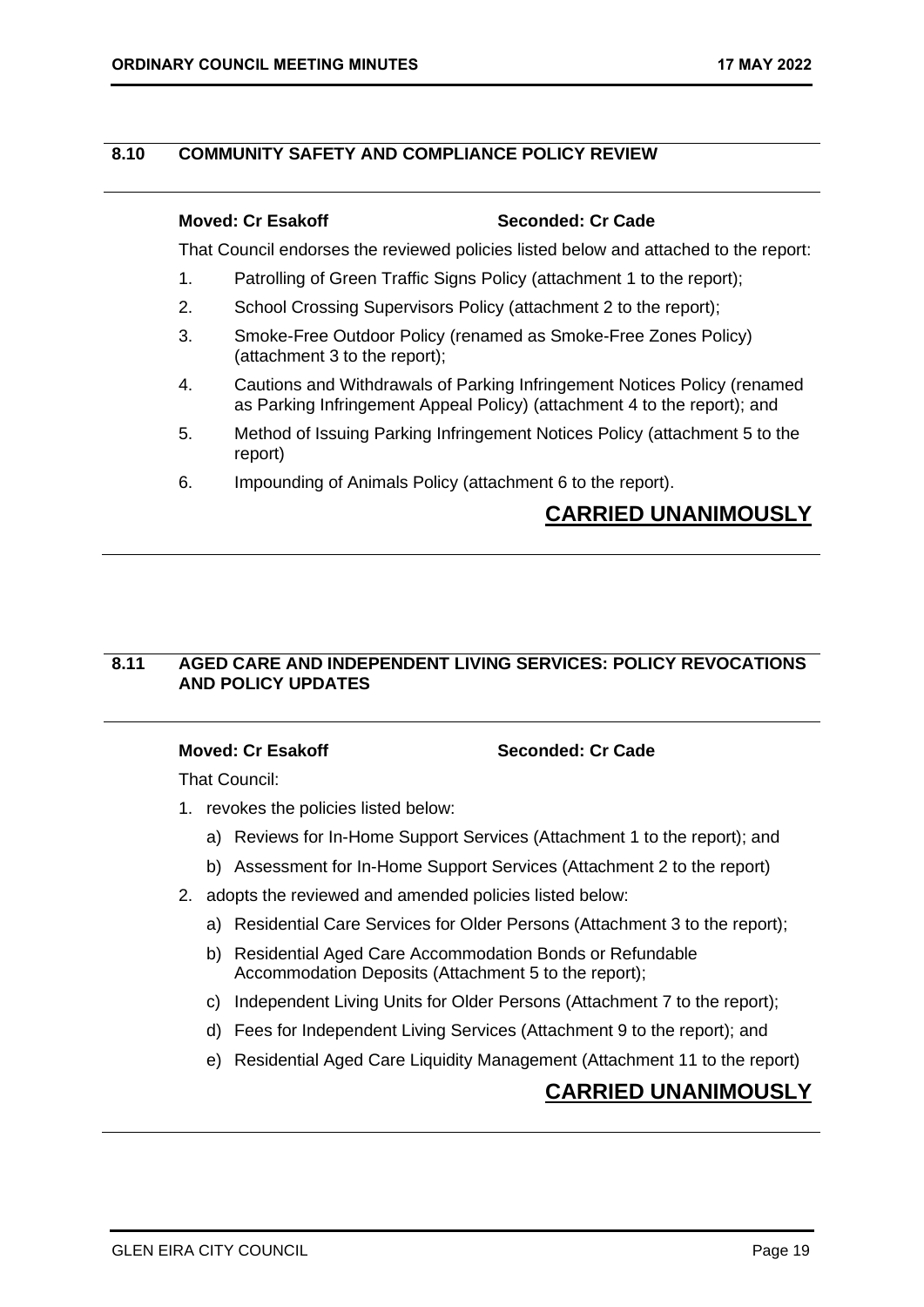# <span id="page-19-0"></span>**8.12 NATIONAL GENERAL ASSEMBLY JUNE 2022**

### **Moved: Cr Zhang Seconded: Cr Athanasopoulos**

That Council authorises the attendance of Cr Anne-Marie Cade and Cr Simone Zmood at the Australian Local Government Association – 2022 National General Assembly of Local Government Conference from 19 to 22 June 2022 in Canberra.

# **CARRIED UNANIMOUSLY**

### <span id="page-19-1"></span>**9. URGENT BUSINESS - NIL**

### <span id="page-19-3"></span><span id="page-19-2"></span>**10. ORDINARY BUSINESS**

### **10.1 Requests for reports from a member of Council staff**

### **10.1.1 Review of Measures for the Retention of Trees and Vegetation**

### **Moved: Cr Zyngier Seconded: Cr Pennicuik**

That Council requests officers prepare a report for the 9 August 2022 Ordinary Council Meeting in relation to reviewing measures for encouraging the retention of trees and vegetation and consider the most efficacious method of making a local law and/or planning instruments and/or advocating for regulation changes and conducting community engagement to control the pruning, removal or destruction of trees and other vegetation on private land to support the implementation of our Urban Forest Strategy and our Climate Emergency Strategy.

# **CARRIED UNANIMOUSLY**

# <span id="page-19-4"></span>**10.2 Right of reply**

Cr Zyngier made a right of reply in relation to comments made by Cr Esakoff at the 26 April 2022 Ordinary Council Meeting on Item 8.7 – The effects of Council adopting the International Holocaust Remembrance Alliance Working Definition of Antisemitism.

### <span id="page-19-6"></span><span id="page-19-5"></span>**10.3 Notice of Motion - Nil**

### **10.4 Councillor questions – Nil**